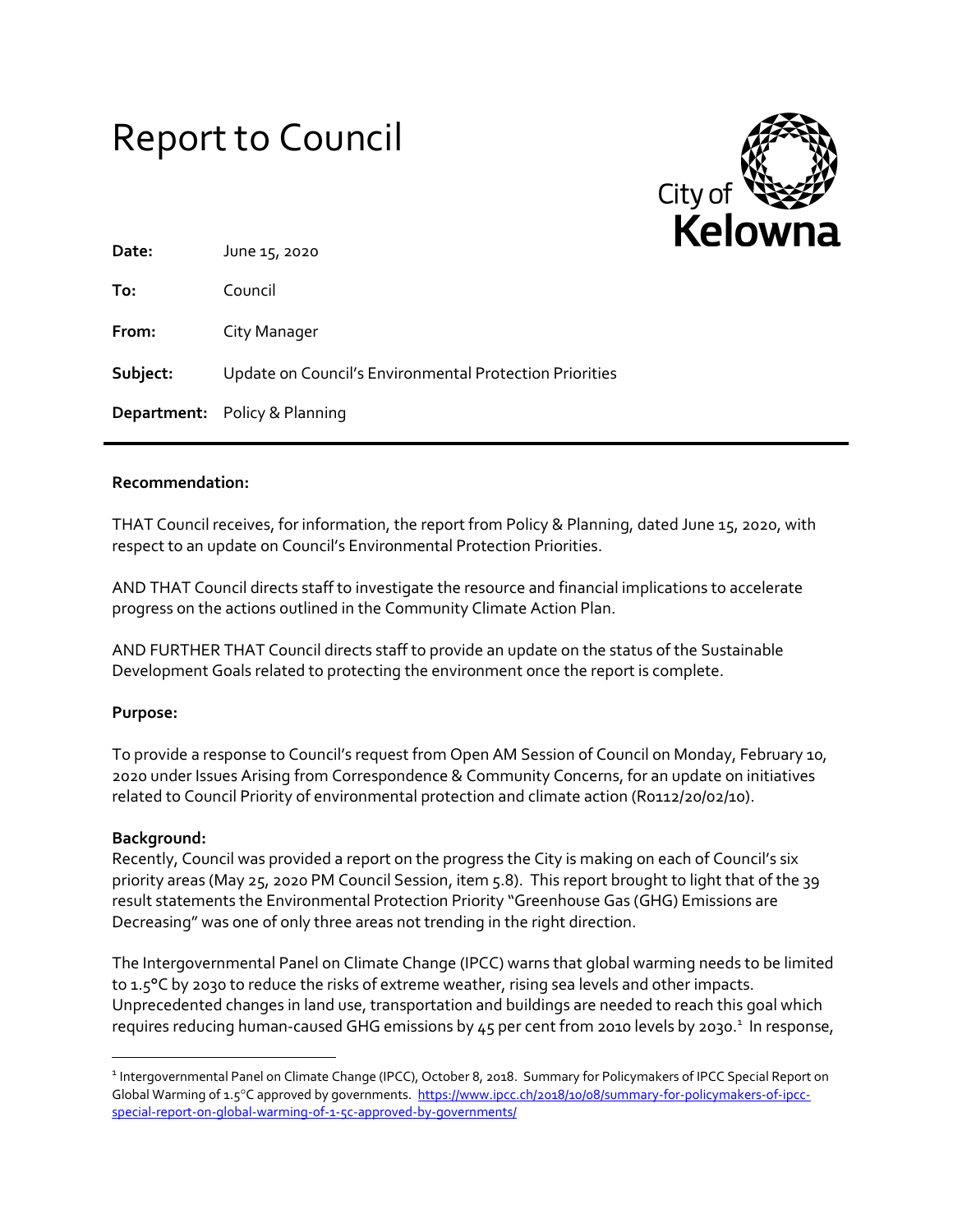many local governments are investigating ways their communities can accelerate progress on reducing emissions or determining what actions are needed to align with the IPCC recommendations.

#### **Environmental Protection Priority: Greenhouse gas emissions are decreasing** *Progress: Needs improvement: not trending in the desired direction*

The Environmental Protection Council Priority result statement "greenhouse house gas emissions are decreasing" focuses on two areas: community and corporate GHG emissions. On the community side, *Kelowna's Community Climate Action Plan* (CCAP) focuses on actions the City can lead to help the community reduce its GHG footprint as local governments can influence GHG emissions reductions through land use planning, transportation options, building requirements and waste services. Over the short-term, the five-year life of the Plan, the CCAP defines a path to slow GHG emissions growth – to reduce GHG emissions by 4% below 2007 levels by 2023. The CCAP also identifies a mid-target of 25% below 2007 levels by 2033 and a long-term target of 80% below 2007 levels by 2050. These targets, however, are below what the IPCC states are needed to be achieved to avoid catastrophic impacts. For the City to align with the IPCC 1.5°C recommendation, the mid-term target would have to be nearly doubled.



*Figure 1: Kelowna GHG Emissions compared to targets*

While GHG emissions may vary from year to year due to weather (e.g., a cold winter would require more natural gas use for heating), progress on achieving the CCAPs short-term target is questionable as illustrated in Figure 1, let alone being on course to achieve the IPCC's more aggressive goals. The City has not been able to achieve absolute GHG emissions reductions in line with the CCAP targets, which is paramount to limiting the extent and impact of climate change. Even when examining per capita GHG emissions, the community appears to have stalled and is not progressing in achieving reductions on a per person basis. With the community expected to grow by 50,000 residents by 2040 it is paramount that progress on reducing per capita GHG emission contributions far outpace the rate of population growth to ensure total GHG emissions decline.

Since its endorsement, the City has been working on implementing the actions outlined in the CCAP. Over seventy-eight per cent of the 47 actions are in progress, ongoing or complete (see Attachment A for the status of each CCAP action). In addition to those actions outlined in the CCAP, a summary of the diverse actions being taken across the organization was recently provided in the annual *Climate*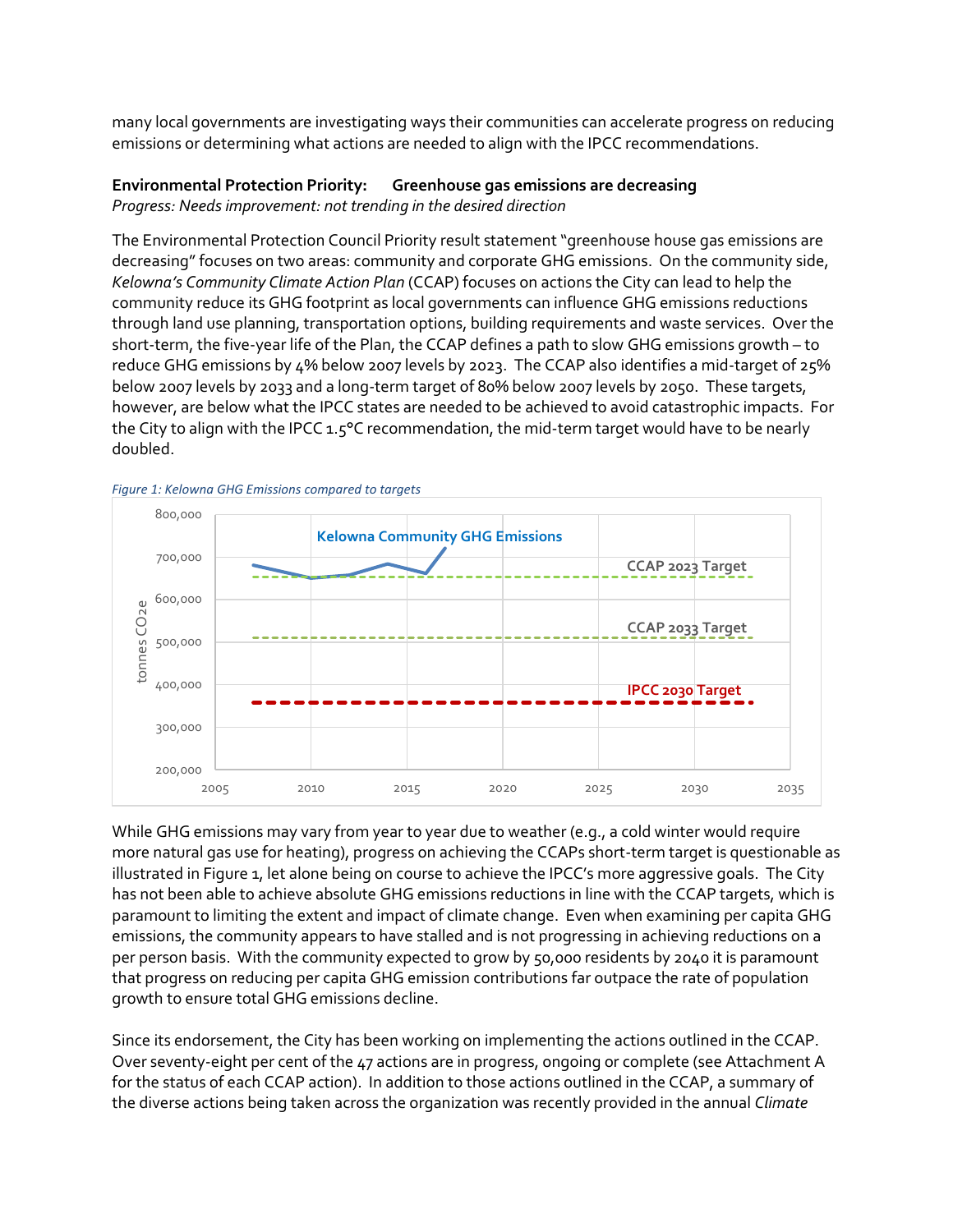*Action Revenue Incentive Program* report. While it is imperative that everyone – residents, businesses, industry, and senior levels of government – take action to reduce GHG emissions, the City's actions and leadership are essential to support the transition to lower GHG emissions in Kelowna. Creating a complete, compact community with diverse transportation options while increasing energy efficiency and renewable energy in buildings will ultimately help progress climate action in the community over the long term.

Should Council choose to accelerate action to reduce GHG emissions, there are two options.

# 1. **Accelerate progress on the CCAP**

As outlined in Figure 2, staff could investigate the resources required (i.e., staff and financial commitments) to expedite the actions outlined in the Community Climate Action Plan. Attachment B summarizes some of the initiatives that are underway and provides examples of how these actions could be accelerated. Most of these examples are actions from the CCAP that have not yet started, do not have resources to implement, or were identified as an ambitious action. Others are examples from different communities that also could have significant impact. Some of the proposed actions would also need to be assessed to determine if there are community financial impacts and how those costs effect post COVID economic recovery.

*Figure 2: Process to accelerate progress on CCAP*



# **2. Align with IPCC's targets**

 $\overline{\phantom{a}}$ 

Determining how to align with the IPCC's 1.5°C target is more complex as illustrated in Figure 3. The first step would be to investigate the resources required to revisit the CCAP's targets and undertake a process to develop and model the actions required to reduce GHG emissions by 45 per cent by 2030. As seen in other communities like Vancouver and Richmond, bold actions in transportation, buildings, and urban forestry are required to achieve this degree of GHG emissions reduction. Attachment B includes an additional column to provide examples of how the City could move beyond accelerating reductions to align with the IPCC targets. These examples are for discussion only and are inspired by other communities who are currently working towards this target. To fully understand what would be required to achieve the IPCC target, in-depth modelling and action development would have to be undertaken<sup>2</sup>.

<sup>2</sup> Preliminary investigation indicates modelling and developing new actions to align with the IPCC would cost \$30,000+ depending on the level of engagement with the community. This cost is exclusive to modelling, and would not involve the development of a Low Carbon Resiliency Plan.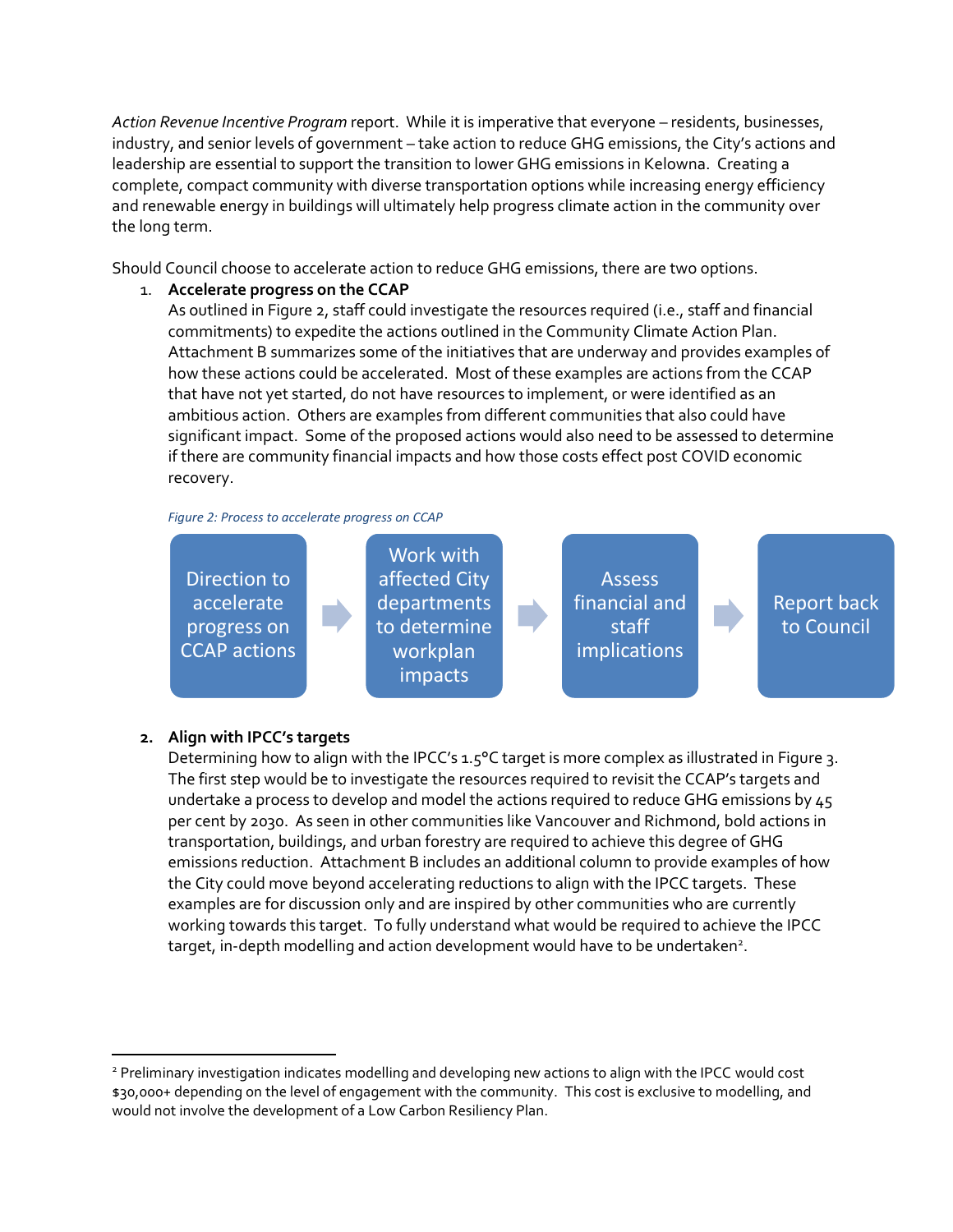



The second part of the Environmental Protection Council Priority result statement "greenhouse house gas emissions are decreasing" speaks to the leadership role the City plays in reducing its own corporate GHG emissions, which make up approximately one per cent of community GHG emissions. As presented during the *Climate Action Revenue Incentive Program* report provided at the June 1 PM Session (item 4.7), recent changes in utility billing revealed that some of the City's electricity and natural gas accounts were not included in the usage reports provided by FortisBC, resulting in corporate GHG emissions being under reported. Over the coming months, staff will reconcile the historical data so that a historical trend can be established to see how the City is progressing on its goal to reduce corporate GHG emissions by 12 per cent below 2007 levels by 2022 as identified in the *Corporate Energy and GHG Emissions Plan* (2018).

l

# **Environmental Protection Priority: Resiliency & adaptability to climate change Predictive modeling & forecasting Emergency response & preparation**

*Progress: On track: trending in the desired direction*

The other three result statements that address Council's Environmental Protection Priority focus on forecasting, modelling and adapting so the community will be resilient to climate change. A changing climate has major consequences for local governments as they are the ones who are on the front lines of flooding, wildfires, and storms; responsible for infrastructure; provide first responder services; and educate and prepare residents.<sup>3</sup> The extent of how much the climate will change depends on how well the global community is able to reduce GHG emissions in the near term as greenhouse gases that are released today can impact climate for years to come. A joint report commissioned and released earlier

<sup>3</sup> Don Lidstone, QC and Ian Moore, September 25, 2019. "Declaring a Climate Emergency – Legal Issues" for Planning Institute of BC Climate Emergency Webinar.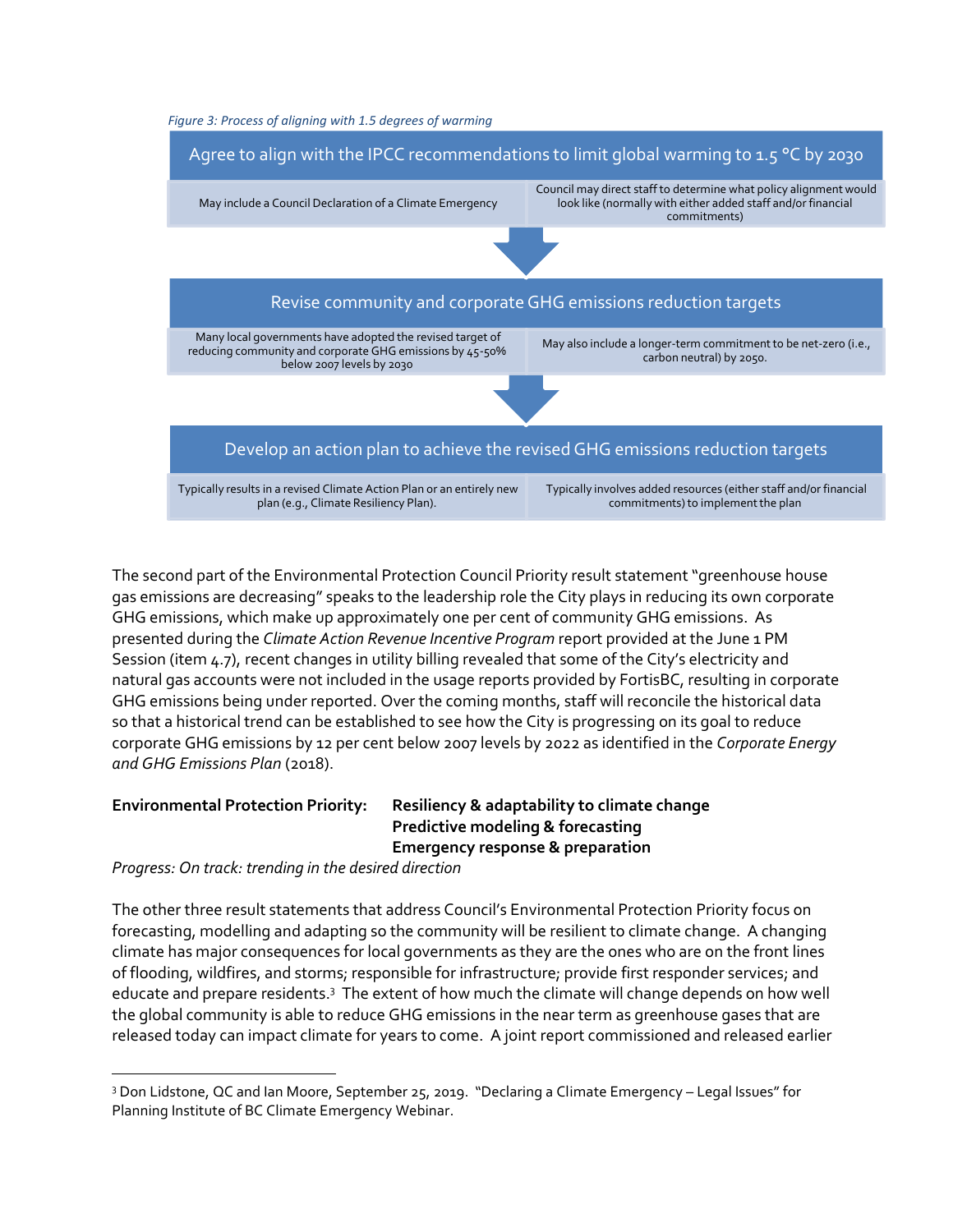this year by the regional districts in the Okanagan, *Climate Projections for the Okanagan Region*, models the changes that the Okanagan climate will experience over the coming decades. Significant changes are projected with hotter, drier summers; warmer winters; increased precipitation in all seasons except summer; and a shifting of the seasons. 4

Each of the Environmental Protection priority result statements related to adaptation are trending in the right direction as various departments undertake initiatives to prepare our community. These include fuel modification in parks to reduce wildfire threat, improvements to stream channels to reduce flooding and changes in development standards to account for a changing climate. The City, however, does not yet have a Climate Adaptation Plan to provide comprehensive direction to prepare the community for the anticipated changes. If a decision is made to revisit the CCAP targets to align with the IPCC, there is an opportunity to create a low carbon resilience plan (also known as a climate ready future plan) at the same time, addressing both climate mitigation and adaptation concurrently.<sup>5</sup>

### **Other Environmental Protection Focus Areas:**

*Progress: To be determined*

 $\overline{\phantom{a}}$ 

All the Council priorities related to environmental protection focus on climate mitigation (reducing greenhouse emissions) and adaptation (preparing for the impacts of climate change). To have a more robust understanding of the state of the environment in Kelowna, issues beyond climate must be considered (e.g. biodiversity, habitat loss, water resources, and air quality). Kelowna's natural environment is unique. The lakes, valley hillsides, streams and air draw many people to live and visit, contributing significantly to the local economy and as expressed through Imagine Kelowna, the community wants these assets protected. $^6$  Kelowna's natural environment is susceptible to the impacts of human development and activity and ongoing impacts could have long term and irreversible consequences to the livability of the city.

Recently, the City has been working with the British Columbia Council for International Cooperation (BCCIC) as part of a pilot project to determine how local governments are progressing on the implementation and achievement of the UN Sustainable Development Goals. The UN Sustainable Development Goals (UN SDG) are 17 goals with a universal call to action to protect the planet, end poverty, and improve the lives and prospects of everyone, everywhere.<sup>7</sup> Seven of the UN SDGs being tracked as part of the pilot project help provide a broader understanding of environmental protection in Kelowna. This includes goals related to protecting habitat on land and in water, waste reduction, air quality, and clean water. It is anticipated that BCCIC will have a report complete later this year at which time staff will provide an update to Council.

Ultimately, protecting the natural environment will help deliver on climate mitigation and adaptation goals. For example, preserving a streamside riparian area protects habitat and water quality, but it also

<sup>4</sup> RDCO, RDNO, RDOS, Pinna Sustainability, February, 2020. Climate Projections for the Okanagan Region. <https://pub-rdco.escribemeetings.com/filestream.ashx?DocumentId=2073>

<sup>5</sup> Preliminary investigation indicates the cost to develop a Climate Resiliency Plan would be \$150,000 +

 $^6$  Imagine Kelowna includes the following goals related to environmental protection: Protect land, water & air; preserve Okanagan Lake as a shared resource; embrace transportation options; grow vibrant urban centres and limit sprawl; protect agricultural land; and take action in the face of climate change.

<sup>7</sup> United Nations Sustainable Development Goals: The Sustainable Development Agenda.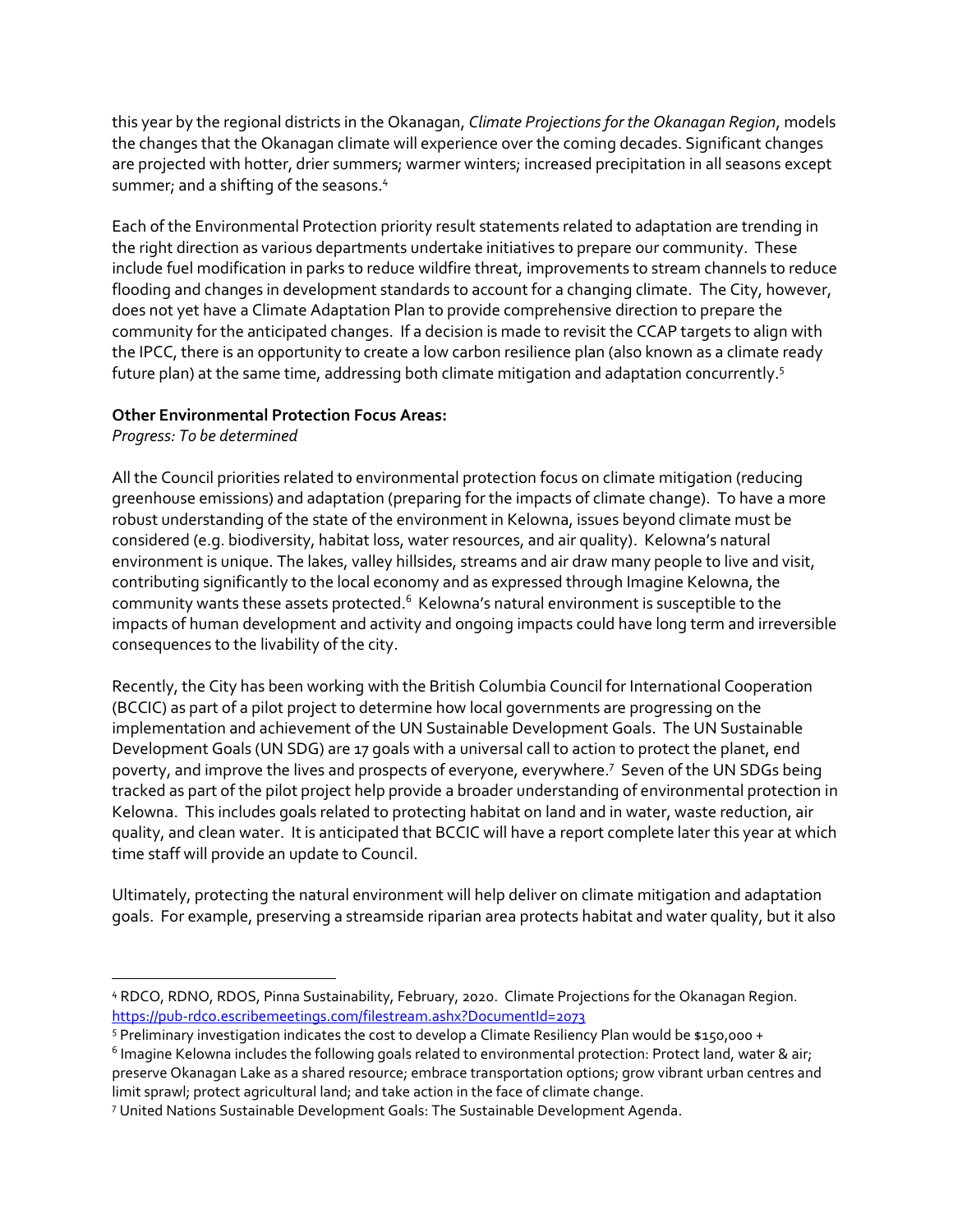acts as a carbon sink to lower GHG emissions and provides an area to attenuate flood waters associated with climate change.

#### **Conclusion:**

Whether accelerating progress on the CCAP, identifying and implementing new actions to align with the IPCC, or undertaking a climate resiliency plan, all these initiatives would not only result in reduced GHG emissions, they would also achieve goals and deliverables outlined in other City plans and projects. For example, improving walking, bicycling and transit reduces GHG emissions from the transportation sector, but it also provides residents with diverse, affordable options to get around; reduces road congestion; reduces air pollution; and creates a more active community. Likewise, improving energy efficiency in buildings not only reduces energy usage and GHG emissions, it also reduces household energy costs and can improve indoor air quality, which aligns with the Healthy Housing Strategy.

During the last several months, COVID-19 has brought unprecedented changes to the world. While most of the changes have upheaved the systems and processes that serve us, favorably the world's response has had positive impacts on the global climate. It is estimated that daily global GHG emissions decreased by 17% in the peak of the COVID-19 pandemic restrictions in April 2020 compared with mean 2019 levels.<sup>8</sup> While the circumstances of these improvements are not ideal, COVID-19 provides a glimpse of what could be accomplished with long term behavior change. This is an opportunity to leverage climate action for a strong economic recovery, while accelerating progress on emissions reductions.<sup>9</sup>

The issue and challenges presented by climate change cannot be solved by local government alone. Senior government will need to regulate change and citizens will need to adjust their behavior. Local government, however, needs to lead in implementing plans, programs and services that will shift the community towards a low carbon lifestyle.

# **Internal Circulation:**

 $\overline{a}$ 

Divisional Director, Planning & Development Services Development Services Director Development Planning Department Manager Corporate Strategy & Performance Department Manager Strategic Transportation Planning Manager Energy Program Manager Utility Planning Manager Long Range Policy Planning Acting Manager

<sup>&</sup>lt;sup>8</sup> Le Quéré, C., Jackson, R.B., Jones, M.W. *et al.* (2020). Temporary reduction in daily global CO<sub>2</sub> emissions during the COVID-19 forced confinement. *Nat. Clim. Chang.* (2020)[. https://doi.org/10.1038/s41558-020-0797-x.](https://doi.org/10.1038/s41558-020-0797-x) <sup>9</sup> BC Municipal Climate Leadership Council and the Community Energy Association. Policy Insights for COVID Job Creation infographic.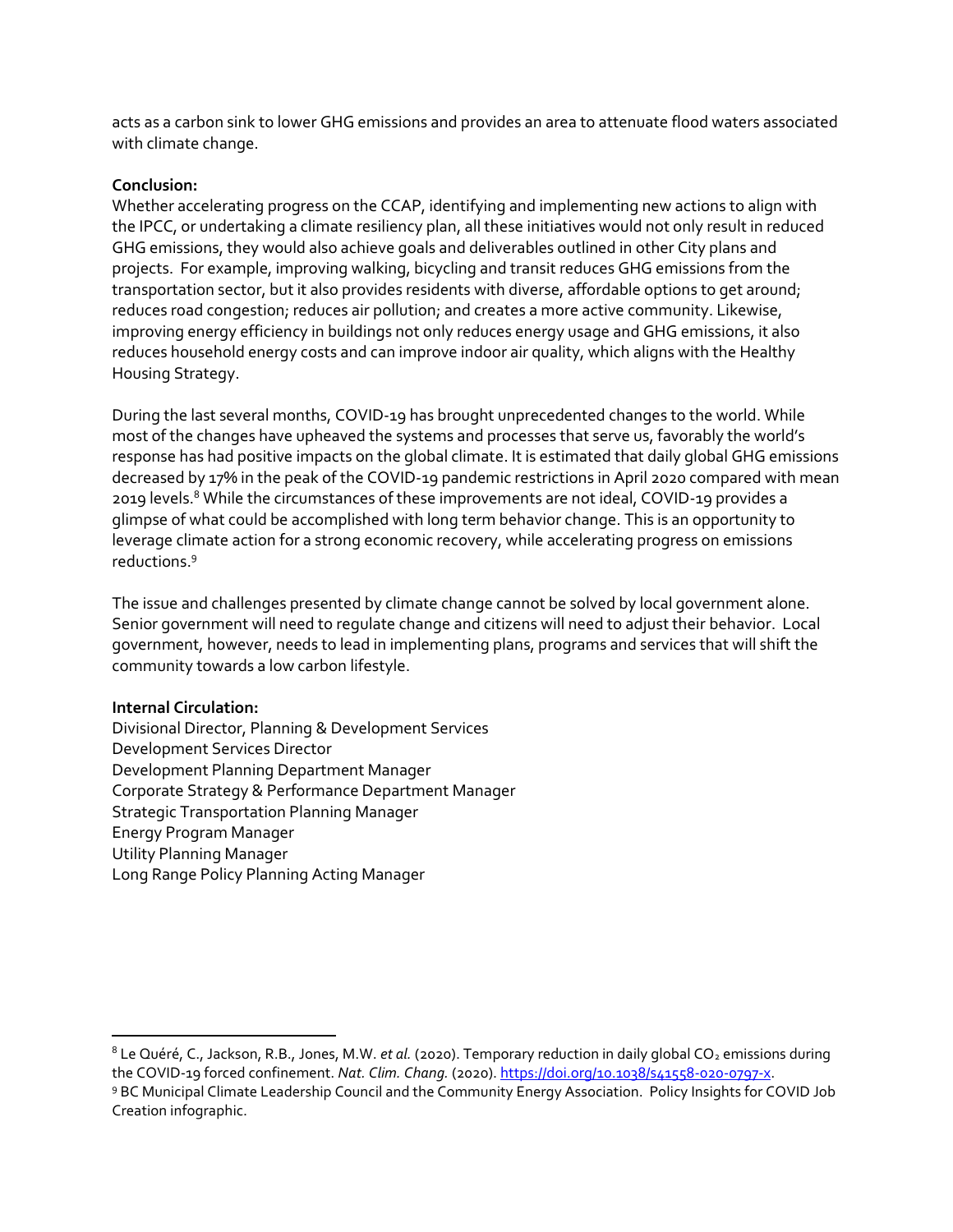# **Considerations applicable to this report:**

| <b>Existing Policy:</b> |                                                                                                                                                                                                                                                                                                                                                                                                        |
|-------------------------|--------------------------------------------------------------------------------------------------------------------------------------------------------------------------------------------------------------------------------------------------------------------------------------------------------------------------------------------------------------------------------------------------------|
| OCP Objective 6.2:      | Improve energy efficiency and reduce community greenhouse gas<br>emissions                                                                                                                                                                                                                                                                                                                             |
| OCP Policy 6.2.1        | GHG Reduction Target and Actions. The City of Kelowna will, in<br>partnership with senior governments; local residents and businesses;<br>NGOs; external agencies; and utility providers, work towards reducing<br>absolute community greenhouse gas emissions by:<br>4% below 2007 levels by 2023;<br>٠<br>25% below 2007 levels by 2033;<br>$\bullet$<br>80% below 2007 levels by 2050.<br>$\bullet$ |
|                         | The City of Kelowna's efforts will be focused on creating a dynamic<br>community that embraces sustainable transportation options, energy<br>efficient buildings and vibrant urban centres.                                                                                                                                                                                                            |
|                         | City will support the reduced use of fossil fuels in buildings by<br>encouraging renewable energy supplies, and energy efficient<br>technologies in new and existing buildings.                                                                                                                                                                                                                        |
|                         | The City will lead through example and strive to meet the BC Climate<br>Action Charter Targets for the reduction of GHG emissions from<br>municipal infrastructure.                                                                                                                                                                                                                                    |
| OCP Policy 7.1.3        | Greenhouse Gas Reduction Criteria. Incorporate greenhouse gas<br>reduction criteria in infrastructure projects for evaluation / modeling<br>and procurement.                                                                                                                                                                                                                                           |
|                         | OCP Policy 7.19.2 Energy Reduction Priorities. In working to reduce<br>greenhouse gas emissions, place a primary focus on reducing demand,<br>then prioritize further efforts in the following sequence: re-using waste<br>heat, using renewable heat, and then finally on using renewable                                                                                                             |

#### *Financial/Budgetary Considerations:*

energy.

Accelerating the actions provided in the Community Climate Action Plan will have implications financially and on staff resources. Staff need to investigate and discuss with impacted departments to understand the full resource implications.

# **Considerations not applicable to this report:**

*External Agency/Public Comments: Communications Comments: Legal/Statutory Authority: Legal/Statutory Procedural Requirements:*